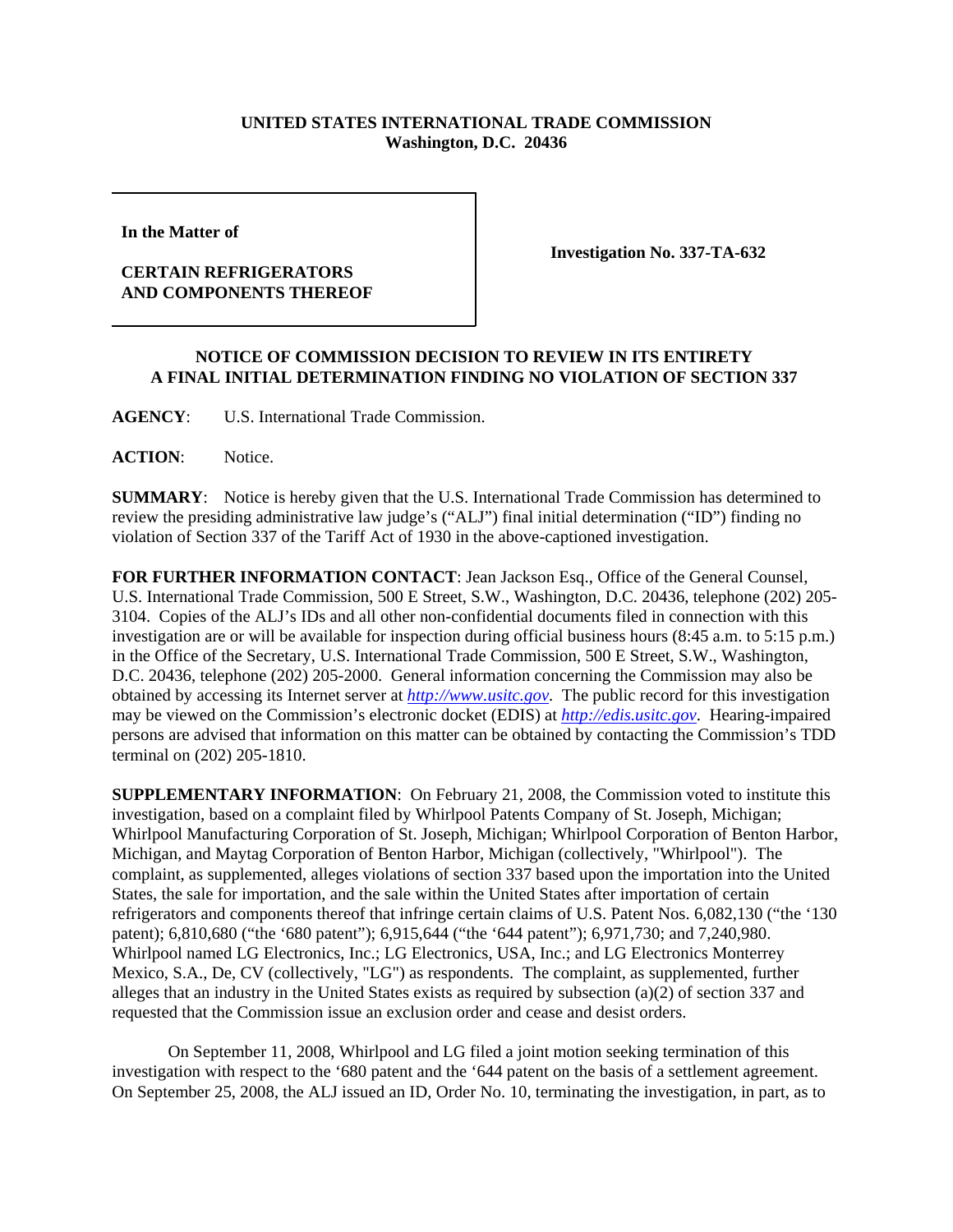the '680 and '644 patents. No petitions for review were filed. On October 27, 2008, the Commission determined not to review Order No. 10.

On October 17, 2008, Whirlpool filed a motion for summary determination that it had satisfied the importation requirement. On November 20, 2008, the ALJ issued the subject ID, Order No. 14, granting complainant's motion for summary determination of importation. No petitions for review were filed. On December 15, 2008, the Commission issued notice that it had determined not to review Order No. 14.

On July 24, 2008, Whirlpool filed a motion seeking leave to amend the complaint and notice of investigation to (1) remove references to patents that had been withdrawn from this investigation; (2) add a reference to a non-exclusive license that relates to two patents at issue; and (3) update the current state of the domestic industry. On November 25, 2008, the ALJ issued Order No. 15, in which he granted Whirlpool's motion as to (1) and (3) above and denied it with respect to (2). No petitions for review were filed. The Commission determined not to review the subject ID on December 15, 2008.

On February 26, 2009, the ALJ issued a final ID, in which he found no violation of Section 337. On March 11, 2009, Whirlpool filed a petition for review, and LG filed a contingent petition for review. Whirlpool, LG and OUII filed responses. The Commission has determined to review the final ID and requests briefing by the parties to the investigation on the issue of claim construction. In particular, the Commission would like the parties to address:

1. Do the ordinary and customary meanings of the following terms differ from the meanings ascribed to them by the inventors' testimony: "freezer compartment," "disposed within," "mounted on," "having an access opening and a closure member for closing the access opening," and "ice storage bin having a bottom opening." Please discuss with reference to dictionary definitions and expert testimony.

2. Are the phrases "mounted on" and "disposed within" mutually exclusive in the context of claim 1 of the '130 patent? Are either or both of these terms synonymous with "installed"?

3. How does the prosecution history inform the claim construction, in terms of disclaimer and interpretation?

4. Would one of ordinary skill in the art understand a space defined by a cabinet having an access opening but not having a closure member to mean a "freezer compartment," given that temperatures within such a compartment cannot be reduced to freezing?

 5. In construing claim 1, the parties dispute whether the "closure member" is part of the freezer compartment. What conclusions can be drawn from the term "freezer compartment closure member" appearing in dependent claim 9? What conclusions, if any, can be drawn from a comparison of claim 1 and independent claim 10, the latter clearly identifying the closure member as part of the refrigerator.

6. To what extent should the Commission consider inventor testimony when construing the claims? See *Hoechst Celanese Corp. v. BP Chems. Ltd.*, 78 F.3d 1575, 1580 ("Markman requires us to give no deference to the testimony of the inventor about the meaning of the claims.").